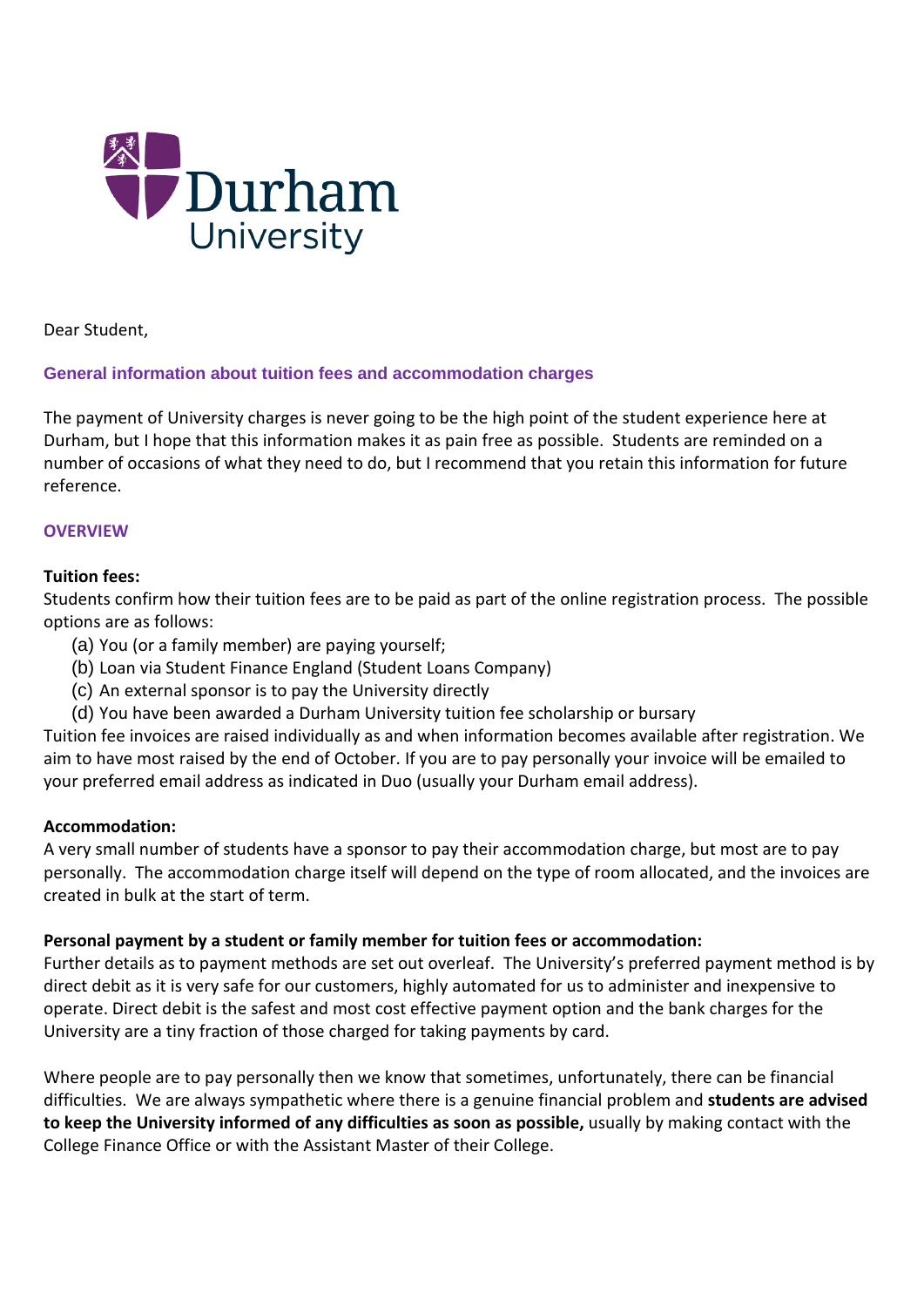Please note also that we take a "firm but fair" approach to student debtors in order to be consistent to all students. **Students may be charged a £70 late payment fee** if they are late in making payments and have not advised us in advance that there is an unavoidable delay. Students are even excluded from the University for non-payment of tuition fees beyond a reasonable period of time; and required to move out of college accommodation for non-payment of the accommodation charge. It is unfair if some students are permitted longer to pay without good cause. We hold you the student responsible for co-ordinating this important matter even if you are not paying personally.

#### **Who to contact:**

If you have any **queries relating to the accommodation charge** you should contact your College Finance Office (hatfield.finance@durham.ac.uk). Likewise you should keep the staff there informed in writing if you think **you may be unable to pay** your accommodation charge or tuition fees on time or if you suffer delays by your award authority. Otherwise you may contact the Finance Department by email to [studentbilling.query@durham.ac.uk.](mailto:studentbilling.query@durham.ac.uk) Finance Department staff are generally working from home under the government guidance. However, if you would like someone to call you by telephone or on Teams just put this request in your email.

#### **MORE DETAIL**

#### **Online registration screen**

You will need to complete the online registration screen where you will indicate with respect to tuition fees:

- (a) how much will be paid by you or a family member and whether this will be by direct debit or cheque.
- (b) how much will be paid by SLC loan (Home and EU Undergraduate students only);
- (c) how much will be paid by another sponsor. This must be a formal sponsoring organisation and not a family member. (Note: We may request you provide written confirmation from the sponsor)

## **Fee settlement by Student Loans Company tuition fee loan (Home and EU Undergraduate students only)**

You can choose to settle payment of your contribution to your tuition fees by taking out a loan with SLC. **This is then paid directly to the university and not to you.** The loan will be repayable by you via the tax system when future earnings exceed a certain limit. If you do not take out a loan then the University will not get paid. We will have no choice but to invoice you and may charge an additional administration fee of £70.

## **Personal payment during 21/22 for accommodation or tuition**

Your accommodation charge and any contribution to your tuition fees that you elect to pay whilst studying, may be paid in full at the start of the academic year or in three instalments one at the start of each term.

## **Payment by direct debit in three instalments**

Direct debit is the university's preferred payment method in instalments as it is an automatic process thus saving time and expense for everybody. **If you pay by direct debit you are given longer to pay as the collection dates are extended to 1st December, 1st February and 1st June** or the next working day**.** Notification letters are sent in advance in the middle of November, January and May advising of the amount to be collected. Once the direct debit mandate is set up it can then be actioned each year thereafter.

You need to have a UK bank account in order to set up a direct debit mandate. Overseas students will find that most UK banks offer a simple account that can pay direct debits. Please note direct debit is not available on savings accounts. Because the first instalment by direct debit is not due until beginning of December you have until 15<sup>th</sup> November to set up the account and register the details with us. Please let us know if you have problems.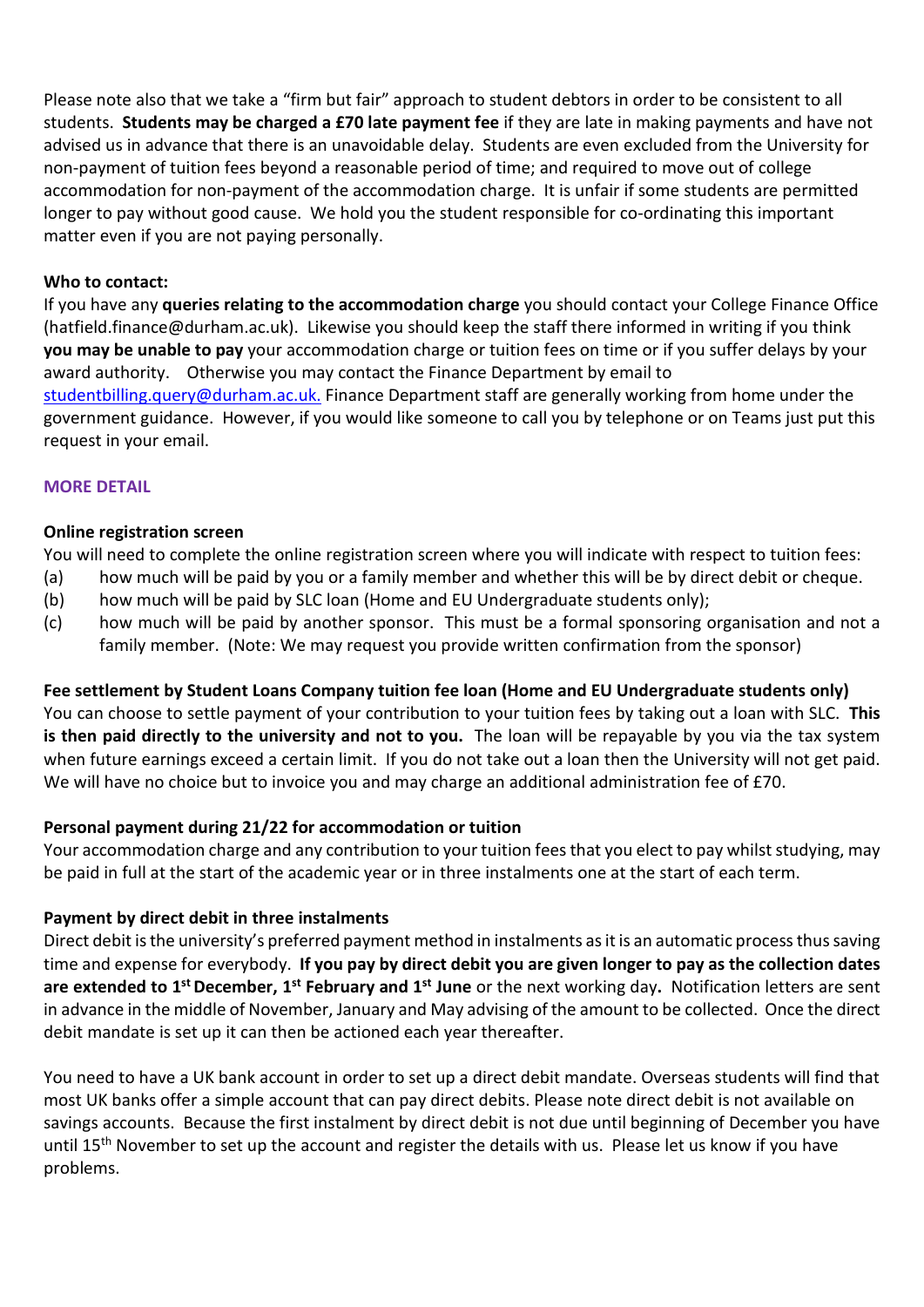Once you have the UK bank account you can set up a direct debit in any of the following ways:

- o Online [www.dur.ac.uk/direct.debits/](http://www.dur.ac.uk/direct.debits/) . You will need the student ID number and date of birth to access this secure web page.
- o On paper please request a paper mandate form from [studentbilling.query@durham.ac.uk](mailto:studentbilling.query@durham.ac.uk)
- o If you would like someone to telephone you to help you through the screens please email this request to [studentbilling.query@durham.ac.uk](mailto:studentbilling.query@durham.ac.uk)

#### **Other payment methods**

Please note if you do not pay by direct debit the due dates for payment are 30, 14 and 14 days into each term respectively i.e. 3November 2021, 24 January 2022 and 9 May 2022 for October starters.

## **These dates are adhered to strictly and a late payment charge of £70 may be raised to you for both tuition and accommodation if you do not pay on time.**

The money collected in this way is given to the Student Opportunities Fund or College Welfare fund to assist students. The charge is intended to ensure consistency between students as it is simply not fair if some pay on time whilst others do not without good cause. Having said that, the University is always sympathetic where there is a genuine problem and students are advised to keep us informed of any difficulties **before** the due date.

Direct debit is the University's preferred payment method as described above. Other payment methods are:

## **(a) International Bank Transfer or International Card for Overseas Students - Flywire**

We realise that not all overseas students can set up a UK bank account to operate direct debits and we have an additional method for transferring funds from an overseas bank account:

- Visit [dur.flywire.com](https://www.peertransfer.com/school/dur) and choose your country and the amounts you are paying in GBP
- Choose your payment method and make your payment to Flywire
- Enter your details and those of the student you are paying for
- Track and confirm your payment by email, SMS or by logging into dur.flywire.com (www.flywire.com)
- Pay in over 150 currencies
- Pay by bank transfer or international credit / debit card. (Alipay and Wechatpay are both available)
- Eliminate bank fees and enjoy excellent exchange rates
- Track your payment from start to finish
- Pay from any country and any bank
- Feel safe, with 24/7 dedicated multilingual customer support

# **(b) Payment by cheque on a UK bank account; or banker's draft:**

Your cheque or banker's draft should be made payable to "Durham University" and you should write your full name and the invoice / transaction number on the back. Payment should be sent to Finance Department, Mountjoy Centre, Stockton Road, Durham DH1 3LE.

## **(c) By wire transfer or internet banking into the University's bank account:**

Payment can be made by wire transfer or internet banking into the University's bank account:

Durham University, Barclays Bank, 6/7 Market Place, Durham City.

Sort code  $20 - 27 - 66$ Account number 60897507 Europe IBAN GB79 BARC 2027 6660 8975 07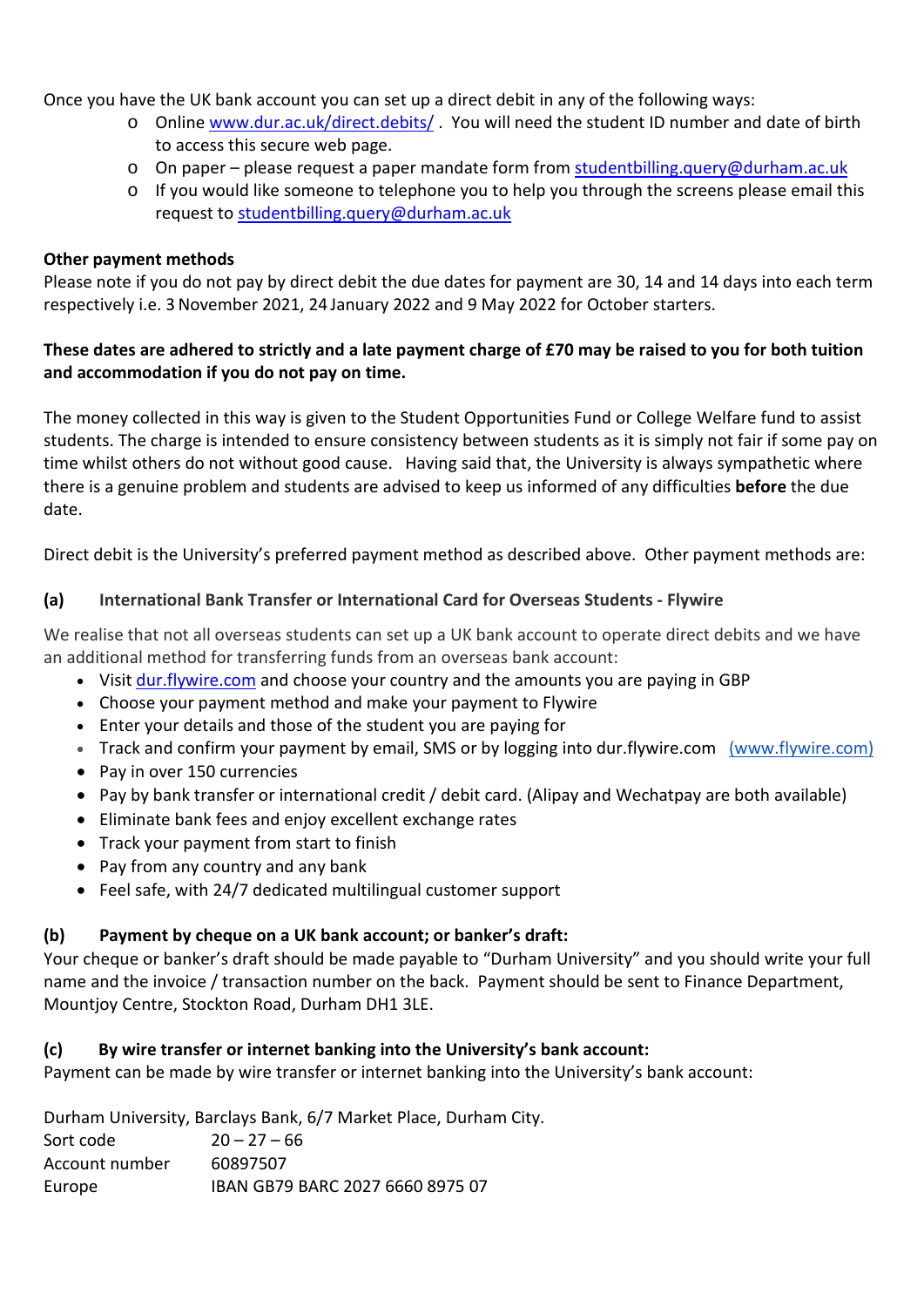Worldwide Swift Code BARC GB22 Reference Please quote the invoice / transaction number or your University Student ID number.

## **(d) By debit / credit card (Switch, Visa or MasterCard):**

**Either:** If you need to pay by card then we would prefer that you set up an instalment arrangement. In this way you provide your credit card details to a secure fax number. These are entered into a third party's web site and payment is set up to take place on the due dates. The card details are then destroyed securely. An email reminder is sent to you automatically before each due date.

This is more efficient for us than processing each payment individually. If you would like to do this please email [credit.control@durham.ac.uk](mailto:credit.control@durham.ac.uk) to obtain a copy of the form.

**Or:** If you wish to pay the full amount for the year by card, or do not wish to set up an instalment arrangement, then we have a new method for taking card payments. Simply email [finance.cashiers@durham.ac.uk](mailto:finance.cashiers@durham.ac.uk) with your student ID number saying how much you wish to pay. The staff will part complete a web form and send a link to you for you to enter the card details. The advantages to this method are:

- You do not have to provide your card details to a member of staff
- The external web page is secure
- You will receive a receipt to confirm payment has been accepted
- There will be no need to refer the high value payment request to the bank

Please note that we have just two people responding to these queries and there may be a delay between you sending your email and them responding. We hope to deal with these requests within three working days.

## **FURTHER INFORMATION**

## **1. Change of choice about SLC loan**

If you take out a SLC loan to pay your tuition fees, but later change your mind (or vice versa) you are permitted to change your payment method. To do so you need to contact your College Finance Office. If you change your mind from payment during the year to take out a SLC loan then you may do this at any time. The university will have to repay all amounts paid to date, but will only repay the same person and in the same manner as the original payment.

## **2. Tuition fees when spending year abroad or on industrial placement**

Tuition fees are payable to Durham University by students spending a year abroad on exchange or a year on industrial placement. The year abroad fee is 15% of the normal full year tuition fee. The industrial placement year fee is 20% of the normal full year tuition fee. The year abroad and industrial placement fees are set by the government.

## **3. Policy for refunds following withdrawal**

We hope that you will enjoy your first year at the University and carry on to complete your course with success. However, if you do need to withdraw from your course, remember that you will still need to pay part of your tuition fees and / or accommodation charge as follows:

## TUITION FEES

The University has a policy for handling withdrawals and the subsequent refund of tuition fees, which falls in line with national guidelines. If you withdraw formally before 1<sup>st</sup> December in your first year of study you will